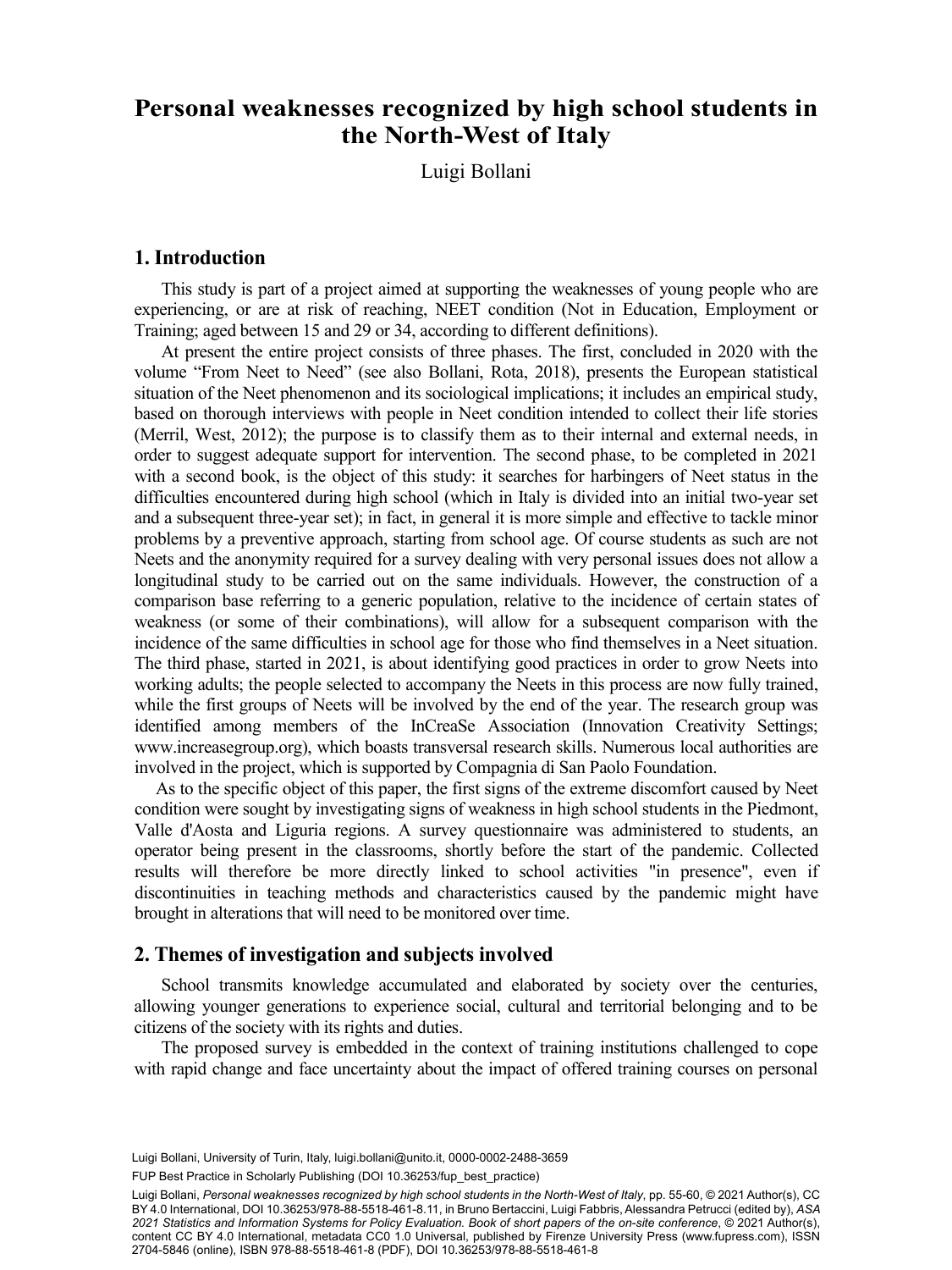growth and access to work in the current context. The intention of the study is to highlight positive states of well-being, certainly present in a school context, but at the same time identify situations of discomfort among students which, if not adequately prevented, can develop in a harmful way. It was decided to address the issue from within the school itself, administrating questionnaires to students engaged in secondary education.

The topics of the survey, included in the questionnaire within specific sections, were:

• You and the school (role attributed to the school)

- The relationship with your school
- The relationship with your teachers
- The relationship with your schoolmates
- You and your future (for the three-year period only)
- The relationship with your family
- Personal and family data

Special attention was devoted to the field organization, with an operator present in each class during the survey in order to ensure correct presentation of the questionnaire and homogeneous assistance as well as sense of anonymity towards teachers during its compilation.

It should be mentioned that the Italian secondary education system is divided into an initial compulsory two-year period ("biennio" below) and a subsequent voluntary three-year period ("triennio"); it is also divided into a more academic (classical or scientific) school called "liceo", a technical school ("tecnico") and a vocational school ("professionale").

Students were selected following a multi-stage process, considering schools and classes as first and second level units and students as third level units. The first stage units, i.e. the schools, reflect different territorial situations, with several focuses in the three regions. In particular, for Piedmont distinctions were made according to size and location of the centres and among Turin city areas with different socio-economic patterns. The choice of second stage units, i.e. classes, allowed to reach, to a certain extent, an overall balance among different educational paths; finally, for third stage units, i.e. students, a complete survey of the students present in classrooms at the time of the survey was opted for. In this way, 14 schools (some classes for each) were surveyed, in line with the three Italian regions of interest. In Piedmont 10 schools are considered: three are in Turin city (see Torino1, 2 and 3 in table 1), two in the city belt (in the municipalities of Nichelino and Settimo Torinese), five in other areas of Piedmont (one in the municipality of Pinerolo, close to Turin, and four in different provinces). In Valle d'Aosta and Liguria, two schools were surveyed (see Aosta1 and 2 for Valle d'Aosta and two schools in the municipalities of Genova and Savona for Liguria). Globally, 931 students were surveyed, keeping a sufficient number for each type of educational path, as shown in table 1.

|                     | raone i l'internet et suddents surveyed by caucation type and senoor area |               |         |              |          |               |          |              |              |
|---------------------|---------------------------------------------------------------------------|---------------|---------|--------------|----------|---------------|----------|--------------|--------------|
|                     | Biennio                                                                   | Biennio       | Biennio | Subtotal for | Triennio | Triennio      | Triennio | Subtotal for | <b>Total</b> |
|                     | Liceo                                                                     | Professionale | Tecnico | Biennio      | Liceo    | Professionale | Tecnico  | Triennio     |              |
| Torino1             | 17                                                                        |               |         | 17           | 32       |               |          | 32           | 49           |
| Torino <sub>2</sub> |                                                                           |               | 20      | 20           |          |               | 24       | 24           | 44           |
| Torino3             |                                                                           | 16            |         | 16           |          | 16            |          | 16           | 32           |
| Nichelino           | 14                                                                        |               | 34      | 48           | 37       |               | 15       | 52           | 100          |
| SettimoT.se         |                                                                           | 24            | 16      | 40           |          | 33            | 12       | 45           | 85           |
| Pinerolo            |                                                                           | 18            |         | 18           |          |               | 16       | 16           | 34           |
| Asti                |                                                                           |               | 40      | 40           |          |               | 18       | 18           | 58           |
| Cuneo               |                                                                           | 43            | 25      | 68           | 37       | 19            | 23       | 79           | 147          |
| Novara              | 45                                                                        |               |         | 45           | 24       |               |          | 24           | 69           |
| Vercelli            |                                                                           | 15            |         | 15           |          | 39            |          | 39           | 54           |
| Aostal              |                                                                           |               | 32      | 32           |          |               | 35       | 35           | 67           |
| Aosta2              |                                                                           | 37            |         | 37           |          | 32            |          | 32           | 69           |
| Genova              |                                                                           | 17            |         | 17           |          |               | 27       | 27           | 44           |
| Savona              |                                                                           |               | 58      | 58           |          |               | 21       | 21           | 79           |
| Total               | 76                                                                        | 170           | 225     | 471          | 130      | 139           | 191      | 460          | 931          |

Table 1 - Number of students surveyed by education type and school area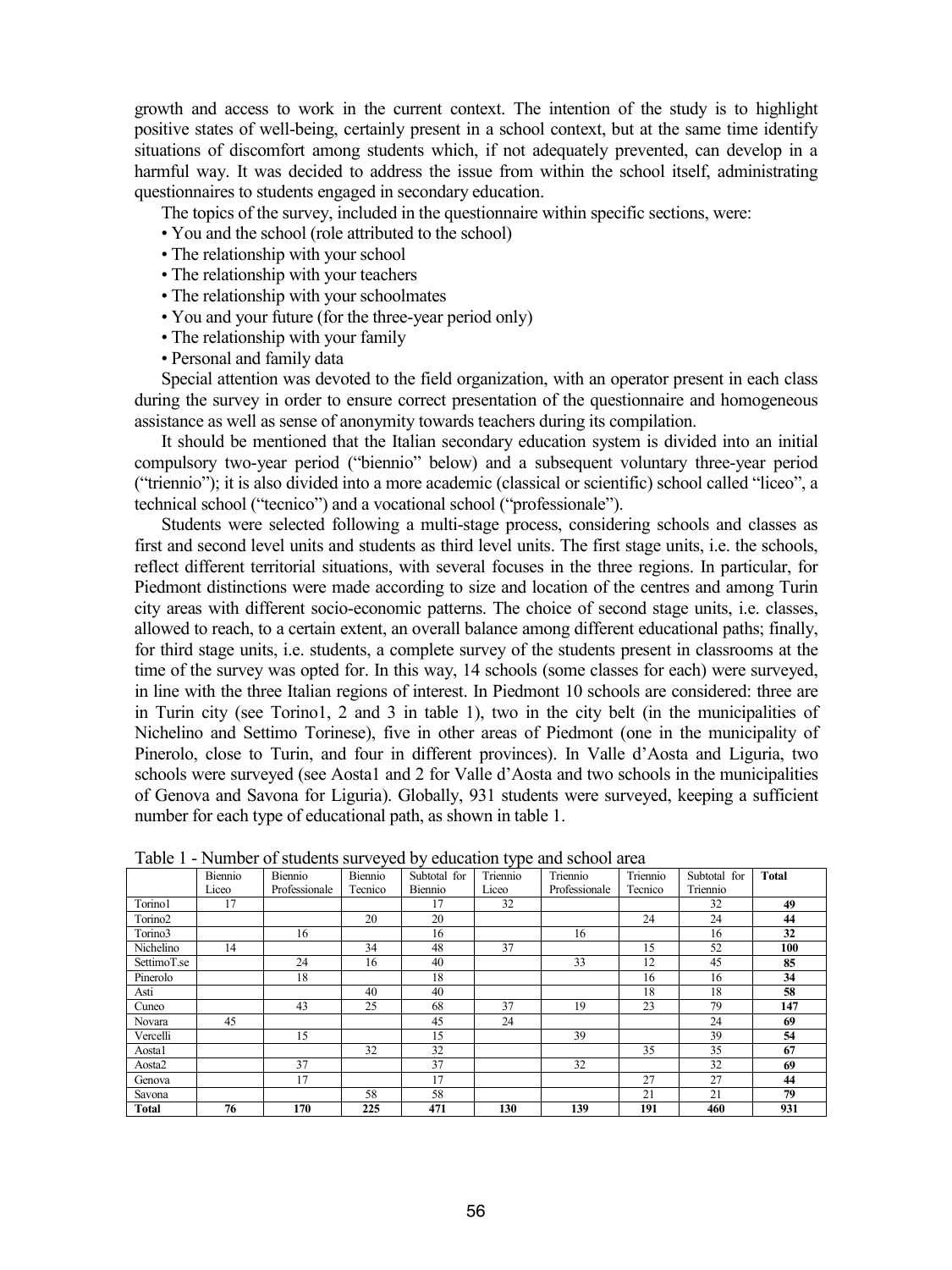#### **3. Growth of weakness as an accumulation process**

A first research objective concerns how weakness is formed and how it can grow. One possibility that also seems to emerge from life stories is that there is an accumulation phenomenon. A perhaps tolerable weakness emerging for a particular aspect of life in school age may be aggravated by a second circumstance of discomfort, and so on, with the consequence of reaching a very intense state of discomfort due to a sum of causes, each of which is not particularly relevant.

In this perspective, the approach used for this paper consists in considering the key questions of each section of the questionnaire, which, each in view of a specific aspect, detected a condition of well-being or weakness of the answering student. The number of difficult situations encountered for each student was then added; this sum enabled to consider further degrees of individual difficulty.

In particular, ten questions were examined, two for each section of the questionnaire; they are presented below; labels used in figures and the percentage of students in a state of weakness (see ending "yes") for each of them appear in brackets.

As regards the first part of the questionnaire, related to the role students attribute to the school and the relationship they have with it (first two sections), the selected questions were on:

- the importance of school in one's life (Life yes: 4.40%)

- the school's ability to foster personal growth (Growth yes: 13.43%)

- I thought about changing school (Change ves: 47.91%)
- prolonged absences (Absences ves:  $30.08\%$ )

An aspect fundamental in determining the categories of students most in difficulty certainly is the one concerning the relationship with classmates, which if problematic can lead to important episodes of exclusion and marginalization; thus the chosen questions were whether they:

- were teased or isolated by school friends (Isolated\_yes: 24.92%)

- go out with classmates outside school hours (Outside\_yes: 33.30%)

Other elements taken into consideration are the average grade and the relationship with their teachers; the selected questions concerned:

- whether they ask teachers questions when they do not understand (Questions\_yes: 39.74%)

- which was their average grade in the last term (Grades yes: 48.44%)

Finally, two questions were chosen from the section about the relationship with one's family, i.e. whether:

- students feel supported by their family (Support yes: 16.33%)

- they have confidence with any adults (Confide\_yes: 21.27%)

The answers to each of these ten questions were coded in terms of presence or absence of weakness; the resulting synthetic variable indicates the amount of weakness situations, which can vary from zero (absence of weakness) to ten (maximum weakness intensity) for each answering student. The frequency distributions of this variable, called "intensity of weakness", for all respondents and for those living in different territorial areas of interest for the survey, are presented in figure 1.

The shapes of the frequency distributions shown in the figure are very similar, although Turin belt and Liguria display the highest average levels of weakness intensity (3.0 and 3.1) and city of Turin and belt of Turin show the highest variability (standard deviation 2.0 and 1.9).

In all cases, at higher degrees of weakness frequencies progressively decrease. Referring to a more stable condition, intensity of weakness is also measured more synthetically as follows, assuming to set only three qualitative degrees of weakness: students with intensity of weakness 0 and 1 are categorized as students "without weakness" (or nearly so), those with scores 2 and 3 are considered to have "lower weakness", while students with a score higher than 3 fall into the "greater weakness" category. The subdivision into bands respects the subdivision into tertiles, considering the variable starting from the most disadvantaged in the general total column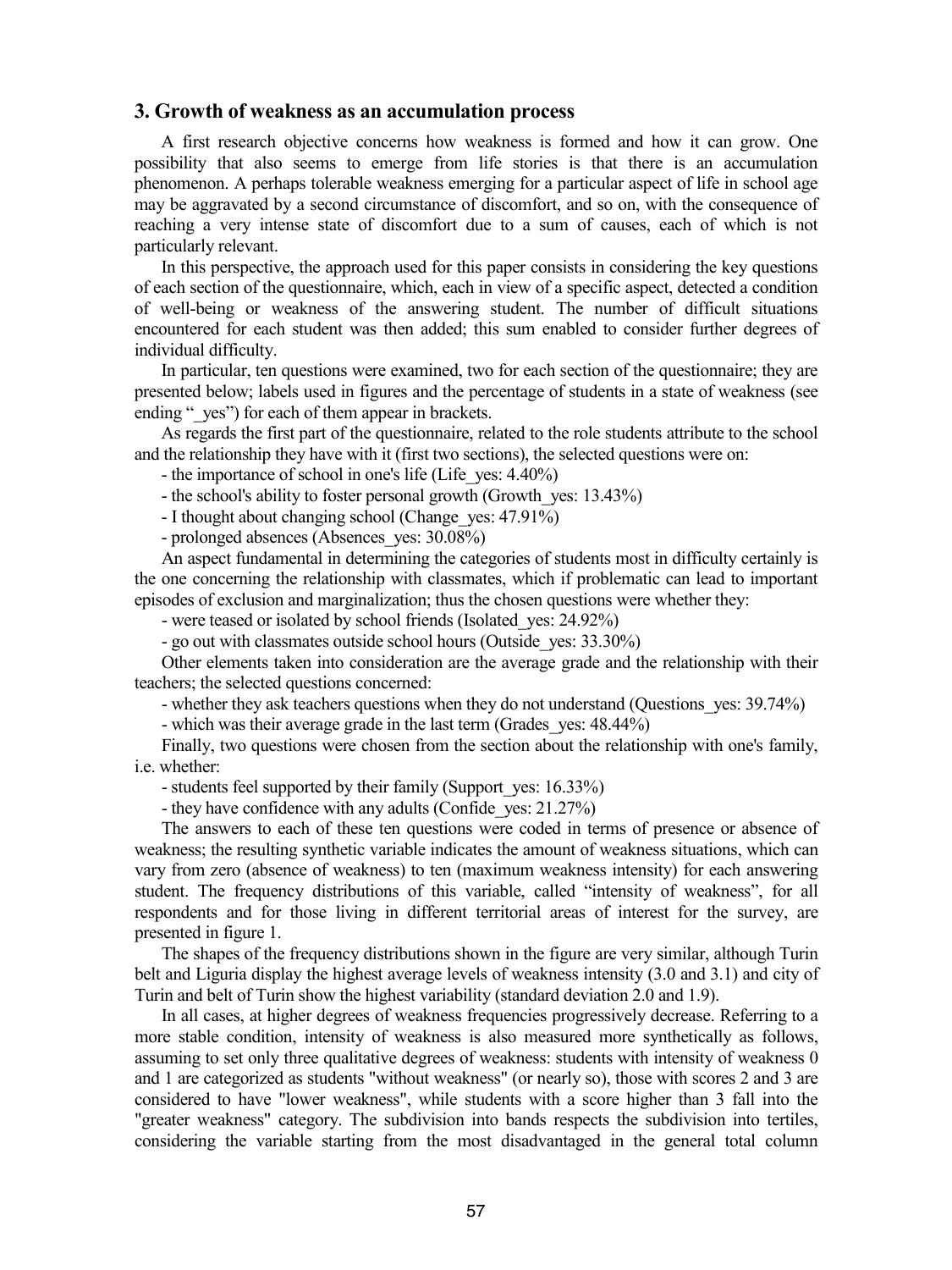(obtaining following frequencies: greater weakness 33.94%; lower weakness 39.53% and without weakness 26.53%).



Figure 1 – Frequency distributions of the intensity of weakness (0-10)

In order to check the usefulness of the considered variable empirically, as to the degree of weakness, a multiple correspondence analysis (MCA) was performed on the binary codified ten variables used for its construction; the intensity of weakness, as both ten level and three synthetic level variables, are maintained as supplementary. The MCA map is shown in Figure 2; software R and FactoMineR package were used for the analysis (Escofier, Pagès, 2008).

Figure 2 – Relationships among the ten main variables of the questionnaire (active variables are shown in the left box, while supplementary ones, relating to the intensity of weakness, are shown in the two boxes on the right)

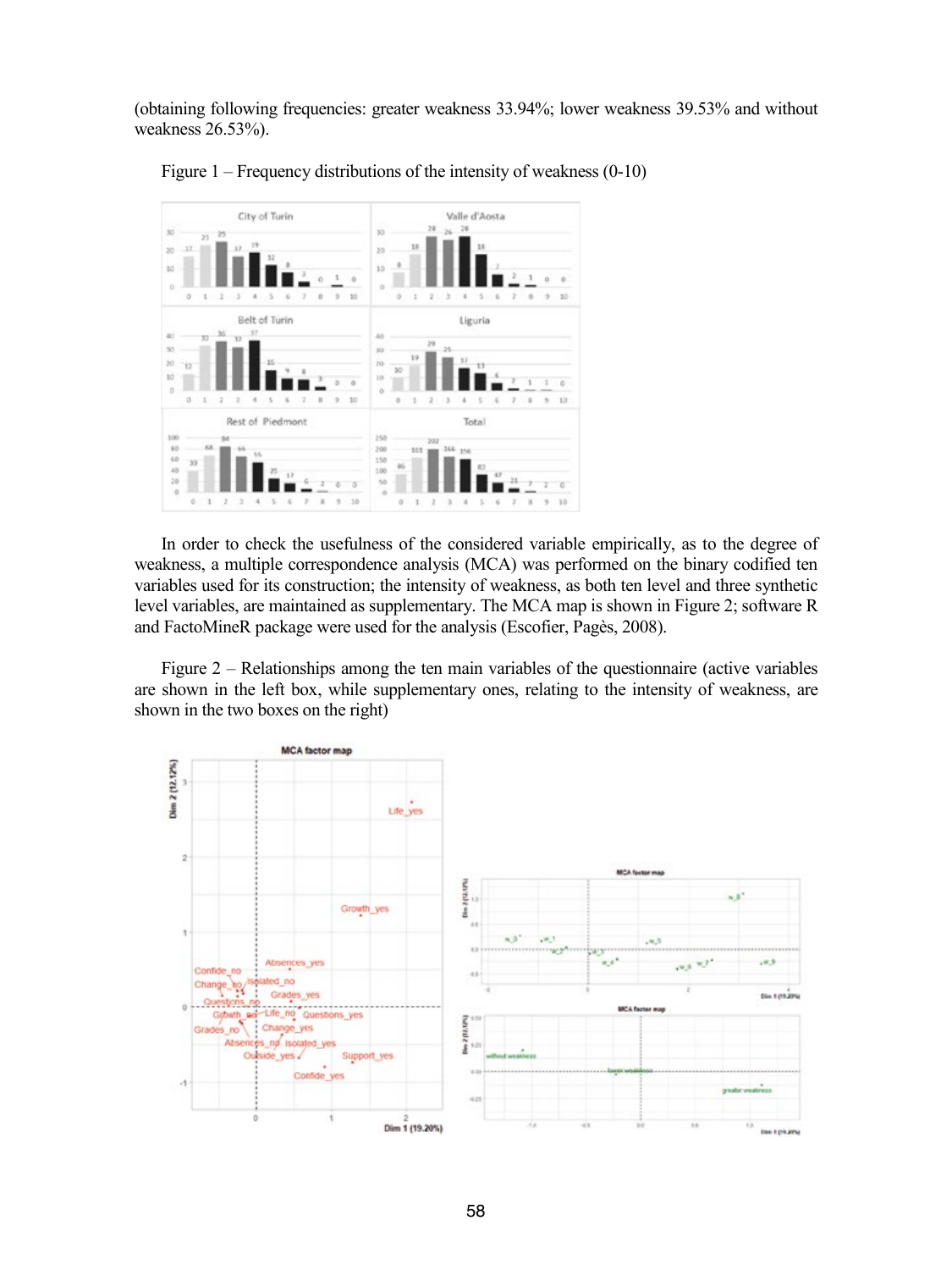Note: the MCA, given its coding scheme, underestimates the percentage of inertia explained by the first factorial dimensions (Abdi, Valentin, 2007). In literature, some methods of reevaluation of variances explained by first factorial dimensions are indicated to overcome this drawback (Benzécri, 1973; Greenacre, 2017). Using Greenacre's method (more parsimonious), we obtain a variance percentage of 74.65% for the first dimension and of 3.97% for the second (overall, therefore, the first factorial plan would explain the variance of 78.62%, which seems satisfactory; R software and in particular the ca package was used for this re-evaluation, as in Nenadic, Greenacre, 2007).

It can be observed that the intensity of weakness may be used as a good synthesis of the ten variables, as it displays quite homogeneous levels, growing from left to right of the graph and substantially following the first axis of the map. This is congruent with the presence of almost all " no" (absence of weakness) statements for almost all variables on the left of the map, while the "\_yes" (presence of weakness) statements are on the right.

It should also be noted that negative responses to the fact that school is useful for one's life and for personal growth, corresponding to a state of weakness visible in the map at the top right in an eccentric position (Life yes and Growth yes), are generally less recurrent than other types of weakness (4.40% for Life yes and 13.43% for Growth yes).

### **4. Living conditions that can facilitate weakness**

Considering Figure 2 again, the most important reading direction is - as already shown - from the far left (absence of weakness) to the far right (greater weakness). However, a second useful piece of information can be found using the bottom-up dimension, especially in the quadrants to the right of the graph where the points are vertically more dispersed and can provide information on the type of discomfort experienced. In fact, staying on the right, towards the top there are the already known negative answers on the importance of school for one's life and growth and also situations of prolonged absence (Absences yes): this could suggest a difficulty deriving from lack of motivation and escape. On the downside, however, there is a lack of support and attention from adults (Confide\_yes; Support\_yes), as well as isolation at school and outside peer groups (Isolated\_yes, Outside\_yes).



Figure 3 – Supplementary variables in the same plane as Figure 2.

Figure 3 also shows, on the same factorial plane as Figure 2, some characteristics of the surveyed students.

On the left side of the map, where difficulty is generally low, we note the simultaneous greater